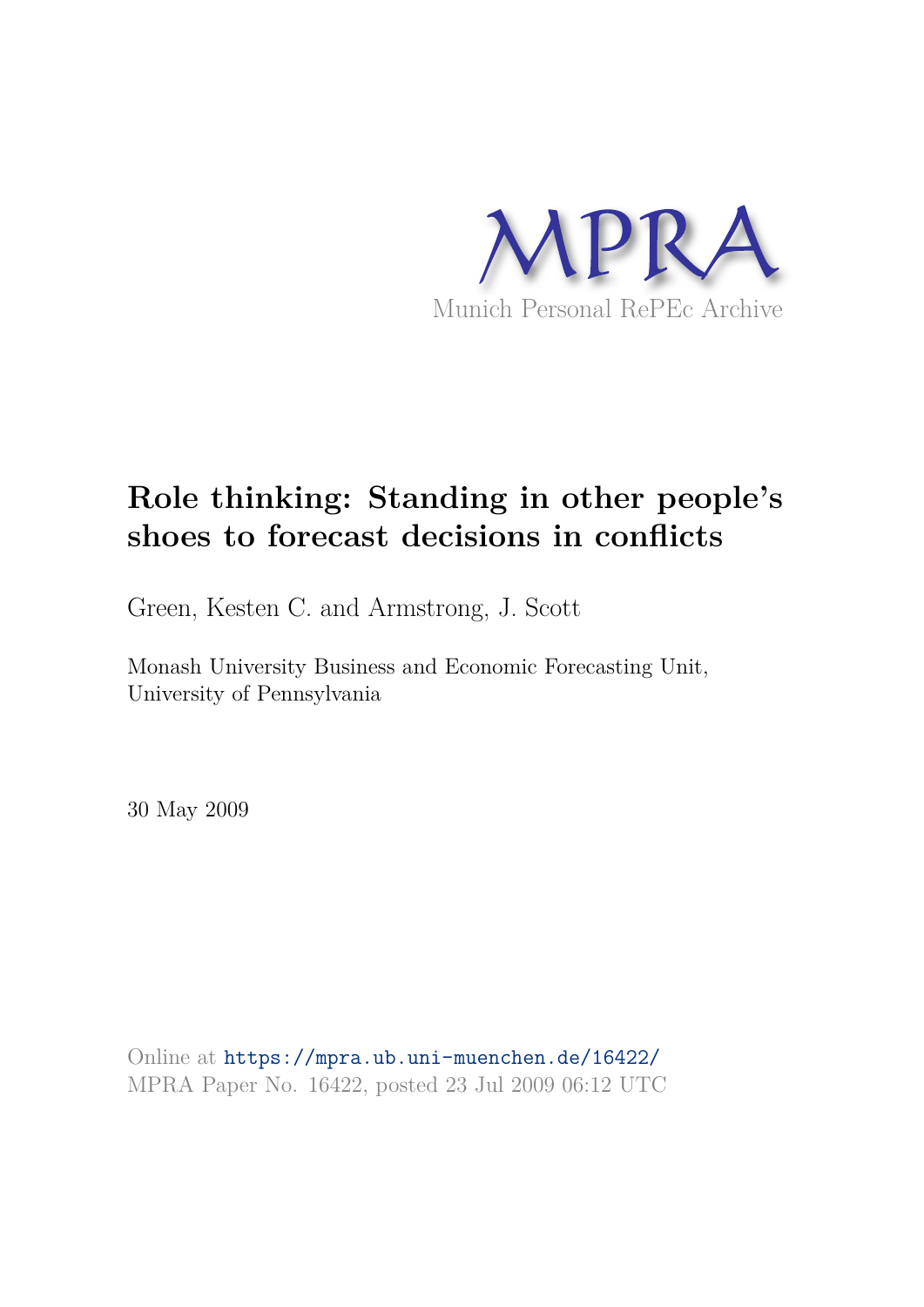## **Role thinking: Standing in other people's shoes to forecast decisions in conflicts**

Kesten C. Green, Business and Economic Forecasting, Monash, Vic 3800, Australia. (kesten@me.com)

> J. Scott Armstrong, The Wharton School, U. of Pennsylvania (armstrong@wharton.upenn.edu)

> > May 30, 2009 File Group shoes 16

#### **Abstract**

Better forecasts of decisions in conflict situations, such as occur in business, politics, and war, can help protagonists achieve better outcomes. It is common advice to "stand in the other person's shoes" when involved in a conflict, a procedure we refer to as "role thinking." We tested this advice in order to assess the extent to which it can improve accuracy. Improvement in accuracy is important because prior research found that unaided judgment produced forecasts that were little better than guessing. We obtained 101 role-thinking forecasts from 27 Naval postgraduate students (experts) and 107 role-thinking forecasts from 103 second-year organizational behavior students (novices) of the decisions that would be made in nine diverse conflicts. The accuracy of the forecasts from the novices was 33% and of those from the experts 31%. The accuracy of the role-thinking forecasts was little different from chance, which was 28%. In contrast, when we asked groups of participants to each *act* as if they were in the shoes one of the protagonists, accuracy was 60%.

**Keywords**: combining, group decision-making, simulated interaction, unaided judgment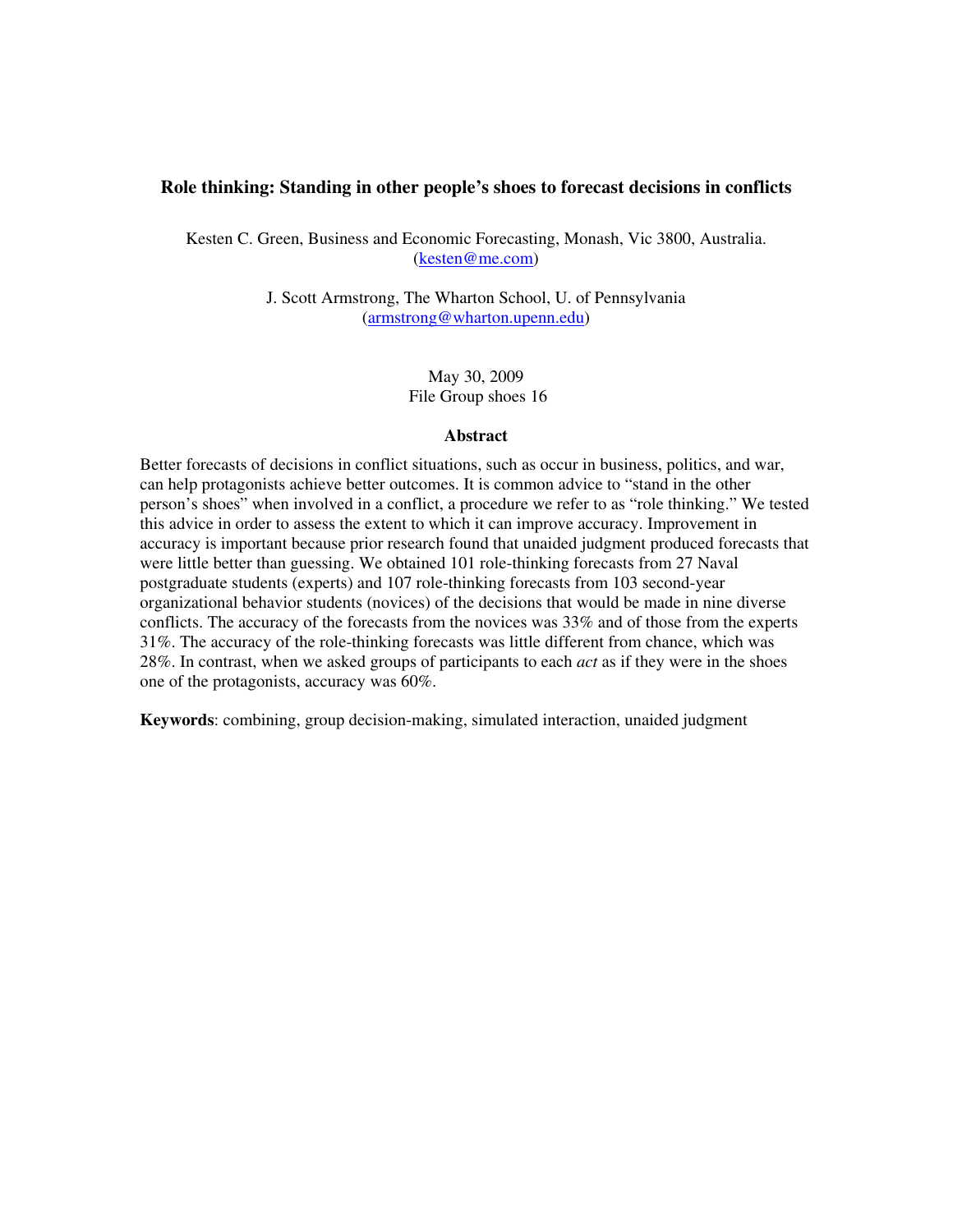### **Introduction**

We examined the problem of predicting the decisions people will make in important and novel conflict situations such as occur in politics, war, business, and personal affairs. To date, neither statistical nor casual models have been found to be feasible for such situations and so decision makers must rely on judgmental methods. We investigated an approach to improving judgmental forecasting for conflicts by deriving forecasts from experts' analysis of information about the roles of the protagonists.

Conflict situations are often complex because they involve interactions between two or more parties with divergent interests. The complexity of conflicts provides fertile ground for hindsight bias. In retrospect, experts delight in claiming that the proper decisions in conflict situations were obvious and that the decisions that were actually made were absurd.

One possible reason for decisions that appear absurd in retrospect is that people involved in conflicts fail to properly consider the viewpoint of other protagonists. Robert McNamara, head of the U.S. Department of Defense during much of the Viet Nam war, drew this conclusion in the documentary, *The Fog of War* (Morris 2003). One of the lessons he said he had learned was that he should have put himself in the shoes of the enemy. This is the common-sense advice typically given to people who deal with conflict situations, and people often tell us that this is what they do.

We were unable to find prior research on the predictive value of instructing people to "put" yourself in the shoes" of other protagonists in a conflict situation. Our primary hypothesis was that following that injunction in a structured manner should improve the ability of people to predict the decisions made by parties in conflict situations. We expected that those with more expertise in conflicts would be better able to use the information about roles. However, we had reservations over the extent of any improvement in forecasting accuracy due to the difficulty individuals might have in thinking through the interactions of a novel conflict.

We also hypothesized that information about roles is vital and that it would be more realistic and thus more effective—to utilize this information by asking subjects to adopt a role and then to interact with those who adopted the roles of the other protagonists.

# **Difficulty of predicting decisions in conflict situations**

The most common approach to forecasting decisions in conflict situations is to use unaided judgment. By unaided, we use the narrow definition of judgmental procedures unaided by established forecasting principles. This definition does not preclude drawing upon knowledge about the situation and discussions with other experts.

Our earlier research used nine conflict situations to assess the accuracy of forecasts from unaided judgment. The situations are briefly described in Table 1. Research participants were provided with one-to-two page descriptions. Descriptions of two of the conflicts were developed as the situations unfolded (55% Pay Plan and Nurses Dispute). The other seven conflict situations were obscure and unlikely to be recognized or were disguised to prevent participants from recognizing them. We excluded from our analysis the few responses in which the participant recognized the actual situation.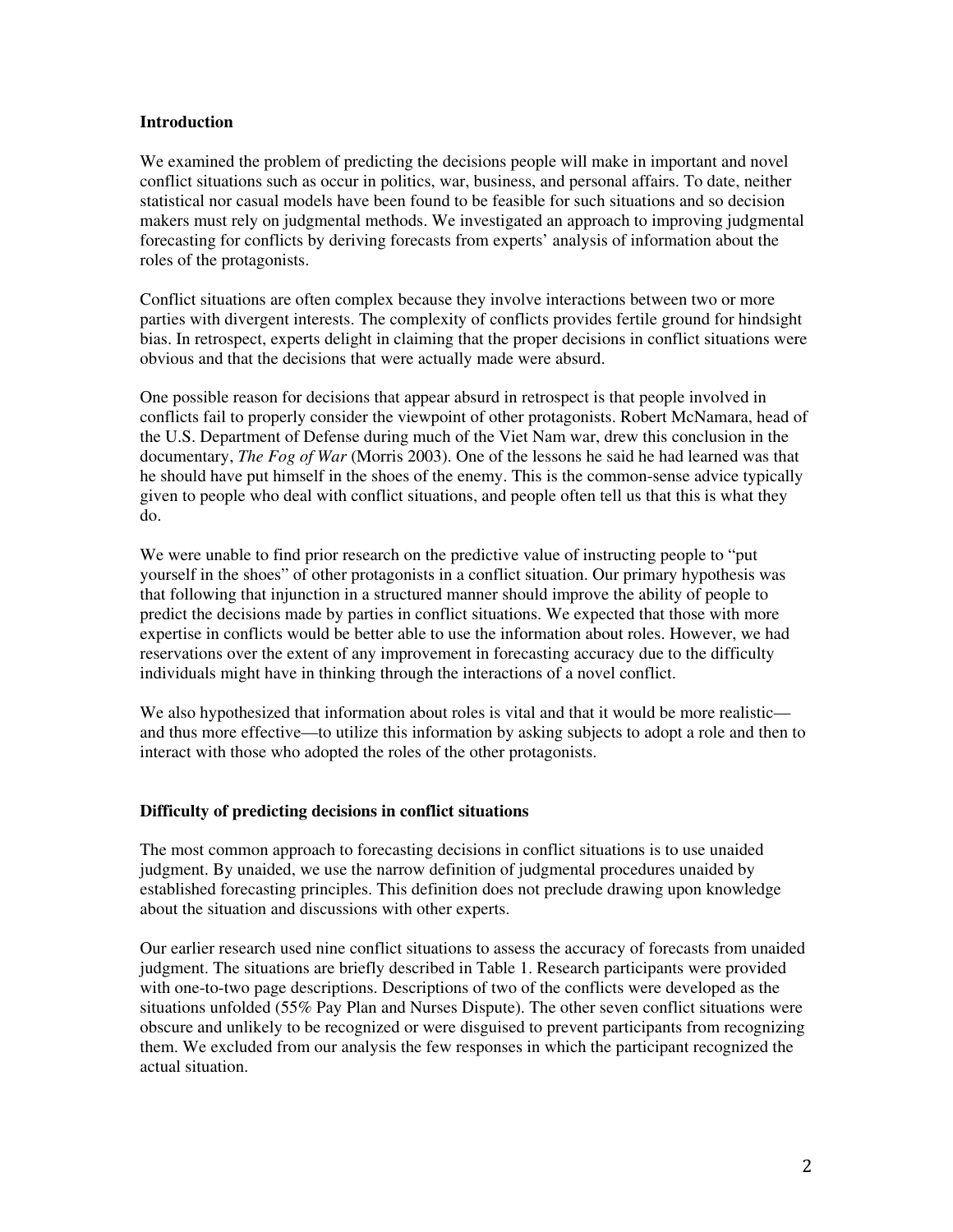# **Table 1: Descriptions of conflict situations**

| <b>Artists Protest:</b>      | Members of a rich nation's artists' union occupied a major gallery and<br>demanded generous financial support from their government. What will be the<br>final resolution of the artists' sit-in?                                                                     |
|------------------------------|-----------------------------------------------------------------------------------------------------------------------------------------------------------------------------------------------------------------------------------------------------------------------|
| <b>Distribution Channel:</b> | An appliance manufacturer proposed to a supermarket chain a novel<br>arrangement for retailing their wares. Will the management of the supermarket<br>chain agree to the plan?                                                                                        |
| 55% Pay Plan:                | Professional sports players demanded a 55 percent share of gross revenues and<br>threatened to go on strike if the owners didn't concede. Will there be a strike<br>and, if so, how long will it last?                                                                |
| Journal Negotiations:        | Editors have asked their journal's publisher for better terms and have received<br>an unfavorable response. What agreement do the parties come to?                                                                                                                    |
| Nurses Dispute:              | Angry nurses increased their pay demand and threatened more strike action after<br>specialist nurses and junior doctors received big increases. What will the<br>outcome of their negotiations be?                                                                    |
| Personal Grievance:          | An employee demanded a meeting with a mediator when her job was down-<br>graded after an evaluation by her new manager. What will the outcome of the<br>meeting with the mediator be?                                                                                 |
| Telco Takeover:              | An acquisitive telecommunications provider, after rejecting an offer to buy the<br>mobile business of another, made a hostile bid for the whole corporation. How<br>will the stand-off between the companies be resolved?                                             |
| Water Dispute:               | Troops from neighboring nations moved to their common border and the<br>downstream nation threatened to bomb a new upstream dam. Will the upstream<br>neighbor agree to release additional water and, if not, how will the downstream<br>nation's government respond? |
| Zenith Investment:           | A large manufacturer evaluated an investment in expensive new technology in<br>the face of political pressure. How many new manufacturing plants will the<br>corporation decide to commission?                                                                        |

Unaided judgment was little better than chance as a forecasting method. Table 2 presents the findings. When the "Journal Negotiations" situation is excluded from the analysis, 29% of the novices' forecasts were accurate.

|  | Table 2: Accuracy of unaided judgment forecasts vs. chance |
|--|------------------------------------------------------------|
|--|------------------------------------------------------------|

|                        |           | <b>Unaided</b><br>Judgment* |                |           |                |
|------------------------|-----------|-----------------------------|----------------|-----------|----------------|
| <b>Situation</b>       | Chance    |                             | <b>Novices</b> |           | <b>Experts</b> |
| Distribution Plan      | 33        | 5                           | (42)           | 38        | (17)           |
| <b>Artists Protest</b> | 17        | 5                           | 39)            | 10        | (20)           |
| 55% Pay Plan           | 25        | 27                          | (15)           | 18        | (11)           |
| Telco Takeover         | 25        | 10                          | (10)           | 0         | (8)            |
| Journal Negotiations   | 25        | 12                          | (25)           |           |                |
| Personal Grievance     | 25        | 44                          | (9)            | 31        | (13)           |
| Zenith Investment      | 33        | 29                          | (21)           | 36        | (14)           |
| <b>Water Dispute</b>   | 33        | 45                          | (11)           | 50        | (8)            |
| <b>Nurses Dispute</b>  | <u>33</u> | <u>68</u>                   | (22)           | <u>73</u> | (15)           |
| Averages (unweighted)  | 28        | 27                          | (194)          | 32        | (106)          |

\*Green and Armstrong (2007); Armstrong (2001) for Journal Negotiations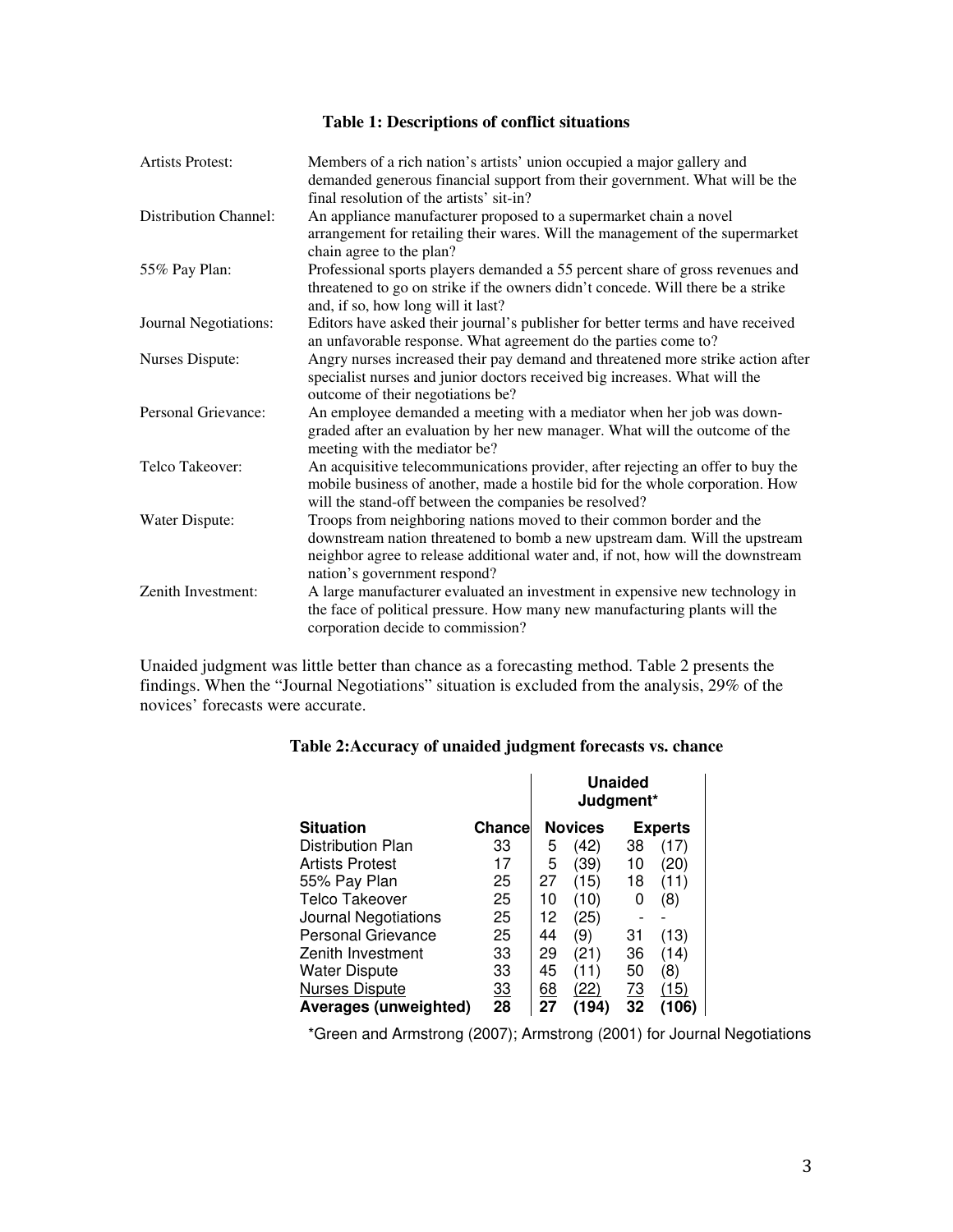## **Role thinking method**

Participants were provided with descriptions of the situation and the roles of all protagonists for each of the above nine situations. The number of roles for each conflict varied between two and ten.

Participants were led through the role-thinking procedure by a questionnaire that we devised for the purpose (Appendix A). The questionnaires started with a briefing for participants that stated: "A person's role can make a big difference to how he or she views a situation, so it can be difficult to predict what decisions will be made when people interact with each other. In the following table, please indicate which decision you think each party in the situation just described would prefer to be made and assess how likely it is that each party's preferred decision will actually occur."

Each questionnaire included a list of between three and six decisions that might plausibly have been made in the conflict situation. For example, in the case of the Nurses Dispute, research participants were asked to choose between (a) nurses' demand for an immediate 7% pay rise and a 1-year term were substantially or entirely met, (b) management's offer of a 5% pay rise and a 2 year term were substantially or entirely accepted, or (c) a compromise was reached.

The questionnaire prompted participants to nominate which of the decisions each party in the conflict would prefer and why, how the party would go about trying to achieve the preferred decision, and the chances out of 10 that the party's preferred decision would be made. Finally the questionnaire asked participants, having completed their analysis, to pick which of the decisions was most likely and why it might and might not occur. The process was intended to encourage participants to think hard about how the roles of the protagonists would affect their preferences and decisions.

There were two role-thinking sessions. Participants in the role-thinking session at Victoria University in Wellington, New Zealand, in April 2005, were 103 students who were enrolled in a second-year organizational behavior course. The students were mostly about twenty years of age. We asked them to rate their specialist experience in conflict management and their experience with conflicts similar to the conflict they were given. The median of the OB students' responses to these questions, using a zero-to-10-scale, was zero for both questions. We refer to these participants as "novices."

Participants in the role-thinking session at the Naval Postgraduate School at Monterey, CA, in May 2005 were 27 naval postgraduate students. Their ages were between 27 and 35. The median of their self-assessed specialist conflict management experience ratings was 4 out of 10 and for experience with similar conflicts was 1 out of 10. We refer to the naval postgraduate students as "experts."

# **Findings from role thinking experiments**

We obtained 107 role-thinking forecasts from the novice participants for eight conflict situations and 101 forecasts from the expert participants for nine conflict situations. The unweighted average accuracy of the experts' forecasts was 31% (Table 3). When forecasts for the one conflict for which novice forecasts are not also available are excluded (Personal Grievance) 30% of the experts' role-thinking forecasts were accurate. These results differed little from guessing and,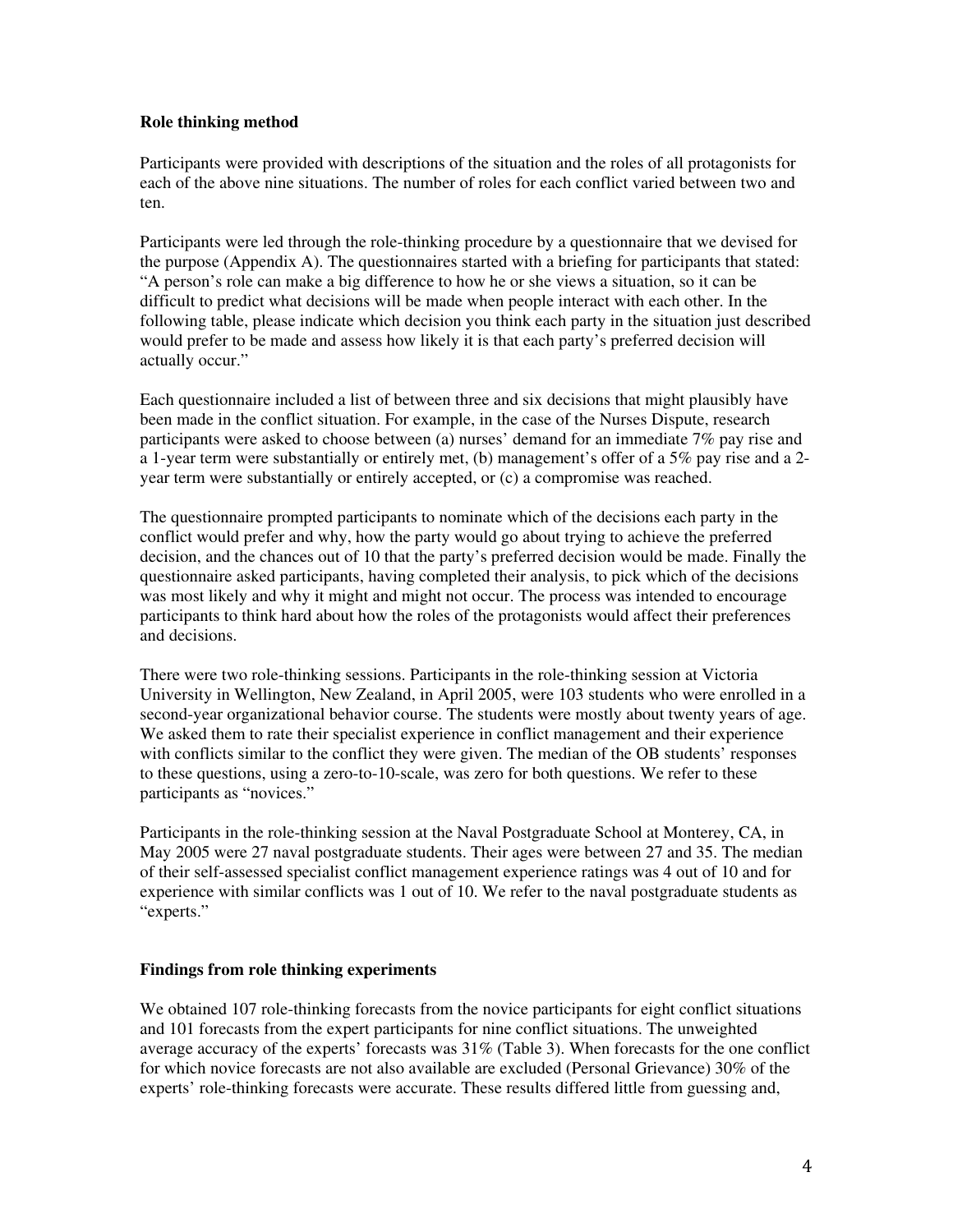contrary to our expectations, the experts using the role thinking procedure did slightly worse (at 31%, Table 3) than experts using their unaided judgment (32%, Table 2).

|                           |                |           |                | Role      |                |
|---------------------------|----------------|-----------|----------------|-----------|----------------|
|                           |                |           |                | thinking  |                |
| <b>Situation</b>          | <b>Chancel</b> |           | <b>Novices</b> |           | <b>Experts</b> |
| Distribution Plan         | 33             | O         | (14)           | 0         | (13)           |
| <b>Artists Protest</b>    | 17             | 8         | (13)           | 0         | (12)           |
| 55% Pay Plan              | 25             | 13        | (12)           | 8         | (13)           |
| <b>Telco Takeover</b>     | 25             | 13        | (16)           | 18        | (11)           |
| Journal Negotiations      | 25             | 25        | (12)           | 30        | (10)           |
| <b>Personal Grievance</b> | 25             |           |                | 36        | (11)           |
| Zenith Investment         | 33             | 46        | (13)           | 55        | (11)           |
| <b>Water Dispute</b>      | 33             | 75        | (16)           | 56        | (9)            |
| <b>Nurses Dispute</b>     | <u>33</u>      | <u>82</u> | (11)           | <u>73</u> | (11)           |
| Averages (unweighted)     | 28             | 33        | (107)          | 31        | (101)          |

# **Table 3 Accuracy of role thinking forecasts vs. chance**

Our role-thinking analysis in Table 3 is on the basis of the broad distinction between the expertise of undergraduate students (novices) and that of mature graduate students (experts). That analysis takes no account of differences in specialist conflict management experience or of experience with similar conflicts or of the time the participants spent on their analysis. We reasoned that participants who had more of such relevant and direct experience should be better able to use the information we provided and that participants who spent more time on the analysis would also make better use of the information.

We next analyzed all the role-thinking responses (novices and experts combined) using participants' answers to questions about their experience and the time they spent on the task.

The role-thinking forecasts of those with some experience as conflict management specialists were only a little better at 33% accurate than the forecasts of those with no experience at 31% accurate. Experience with conflicts similar to the one being analyzed did help, however; the forecasts of participants with such experience were more accurate than the forecasts of those with no such experience at 38% accurate compared to 29%.

Spending more time on the role-thinking task was associated with forecasts that were somewhat more accurate; the forecasts derived from analyses of 25 minutes or more were somewhat more accurate at 35% than the 31% accurate forecasts from briefer analyses.

The findings on the effects of experience and time spent are only suggestive given that the sample sizes for the subgroups were small and the number of situations modest.

## **Comparison with forecasts from groups in simulated interaction**

Armstrong (2001) and Green (2005) reported findings on using groups of people to simulate the roles and interactions of people involved in conflict situations, a method called "simulated interaction." Participants in the simulated interaction experiments were given information only on their own role. Otherwise they received the same information as participants in the role-thinking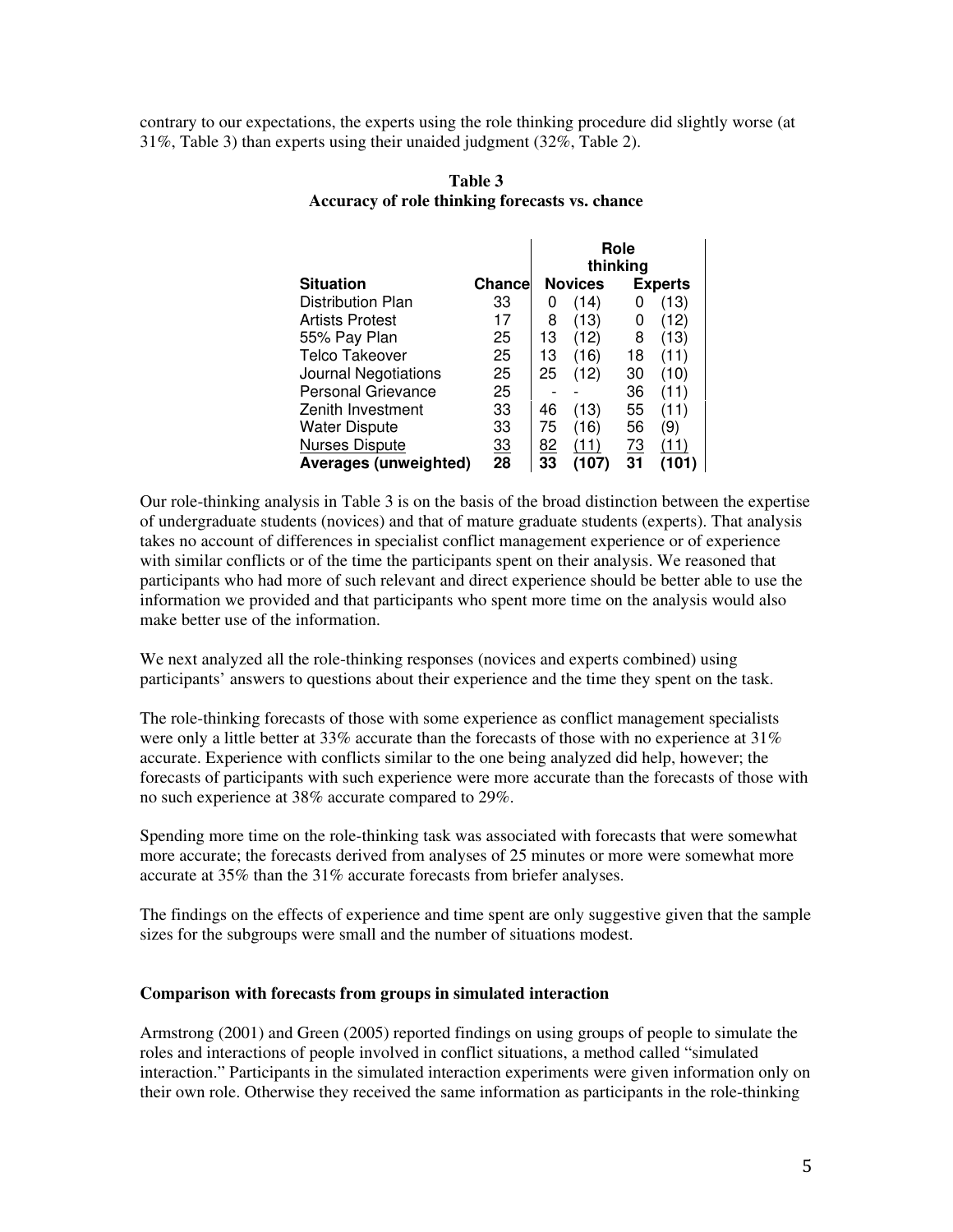and unaided-judgment treatments but, instead of analyzing the information they were given on their own, they participated in improvised interactions with people playing the roles of the other protagonists in a conflict. We expected simulated interactions to provide more realistic representations of the situations.

Note that we are here comparing group versus individual forecasts. However, given that unaidedjudgment and role-thinking forecast accuracy differed little from guessing, combining the individual forecasts from those methods would do little to increase accuracy, and so the comparison is therefore a fair one.

As shown in Table 4, the simulated-interaction forecasts were accurate for 60% of the predictions, which was a substantial improvement over role-thinking accuracy of little more than 30%. The simulated interaction forecasts were more accurate than the role-thinking forecasts for all of the nine conflicts. In addition, when the simulated interaction forecasts were combined across the groups (an average of 14 groups simulated each situation) the modal group decision was accurate for eight of the nine conflicts, or 89%.

| Table 4                                                               |
|-----------------------------------------------------------------------|
| Accuracy of forecasts from simulated interaction by groups vs. chance |

|                           |           |    | <b>Simulated</b><br>Interaction* |
|---------------------------|-----------|----|----------------------------------|
| <b>Situation</b>          | Chancel   |    | <b>Novices</b>                   |
| Distribution Plan         | 33        | 75 | (12)                             |
| <b>Artists Protest</b>    | 17        | 29 | (14)                             |
| 55% Pay Plan              | 25        | 60 | (10)                             |
| Telco Takeover            | 25        | 40 | (10)                             |
| Journal Negotiations      | 25        | 42 | (24)                             |
| <b>Personal Grievance</b> | 25        | 60 | (10)                             |
| Zenith Investment         | 33        | 59 | (17)                             |
| <b>Water Dispute</b>      | 33        | 90 | (10)                             |
| <b>Nurses Dispute</b>     | <u>33</u> | 82 | (22)                             |
| Averages (unweighted)     | 28        | 60 | (129)                            |

\*Green (2005); Armstrong (2001) for Journal Negotiations

#### **Conclusions**

Our hypothesis that role thinking would improve forecast accuracy received little support, probably because participants could not think through the complexities of the interactions. Nevertheless, the idea expressed in the injunction to put oneself in the other person's shoes is valid: the roles that people have are vital to their decisions. When participants were each assigned the role of a protagonist and were asked to simulate the interactions between them, their decisions were accurate for eight out of the nine conflicts for which we obtained forecasts.

#### **Acknowledgments**

We thank Jon Czarnecki for conducting role-thinking sessions with his students at the Naval Postgraduate School, and Hans Hansen for access to his undergraduate students. We also thank Michael Beyerlein, Don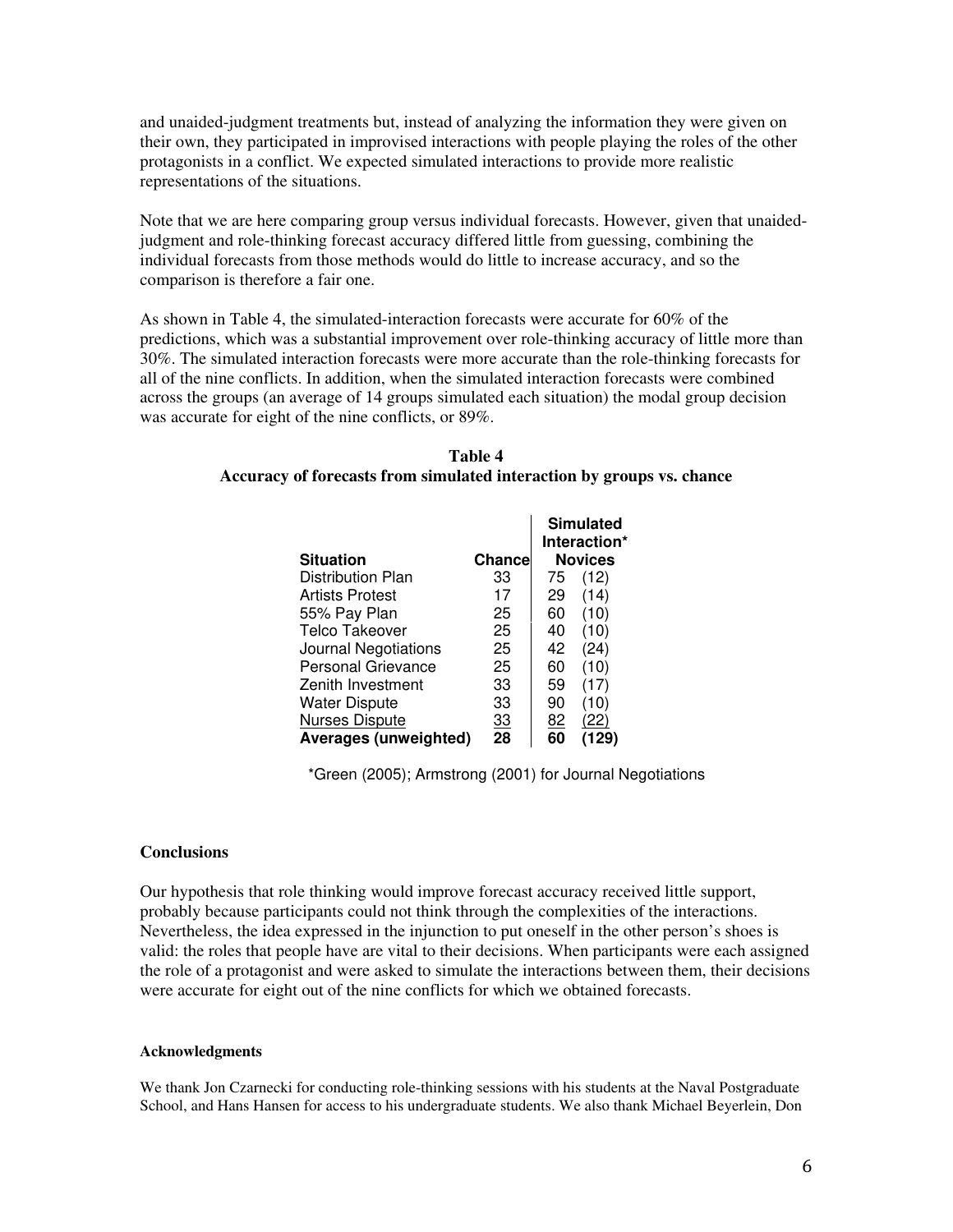Esslemont, Paul Goodwin, Joe Daly, Nigel Harvey, Philip Schrodt, and Bill Zangwill for their comments and suggestions.

#### **References**

Armstrong, J. S. (2001), *Principles of Forecasting*. Boston, MA: Kluwer Academic Publishers.

- Green, K. C. (2002). Forecasting decisions in conflict situations: a comparison of game theory, roleplaying, and unaided judgement. *International Journal of Forecasting*, *18*, 321-344.
- Green, K. C. (2005). Game theory, simulated interaction, and unaided judgment for forecasting decisions in conflicts: Further evidence. *International Journal of Forecasting*, *21*, 463-472.
- Green, K. C. & Armstrong, J. S. (2007). The value of expertise for forecasting decisions in conflicts. *Interfaces*, *37*(3), 287-299.

Morris, E. (2003). *The Fog of War* (documentary film). Culver City, CA: Sony Pictures Classics.